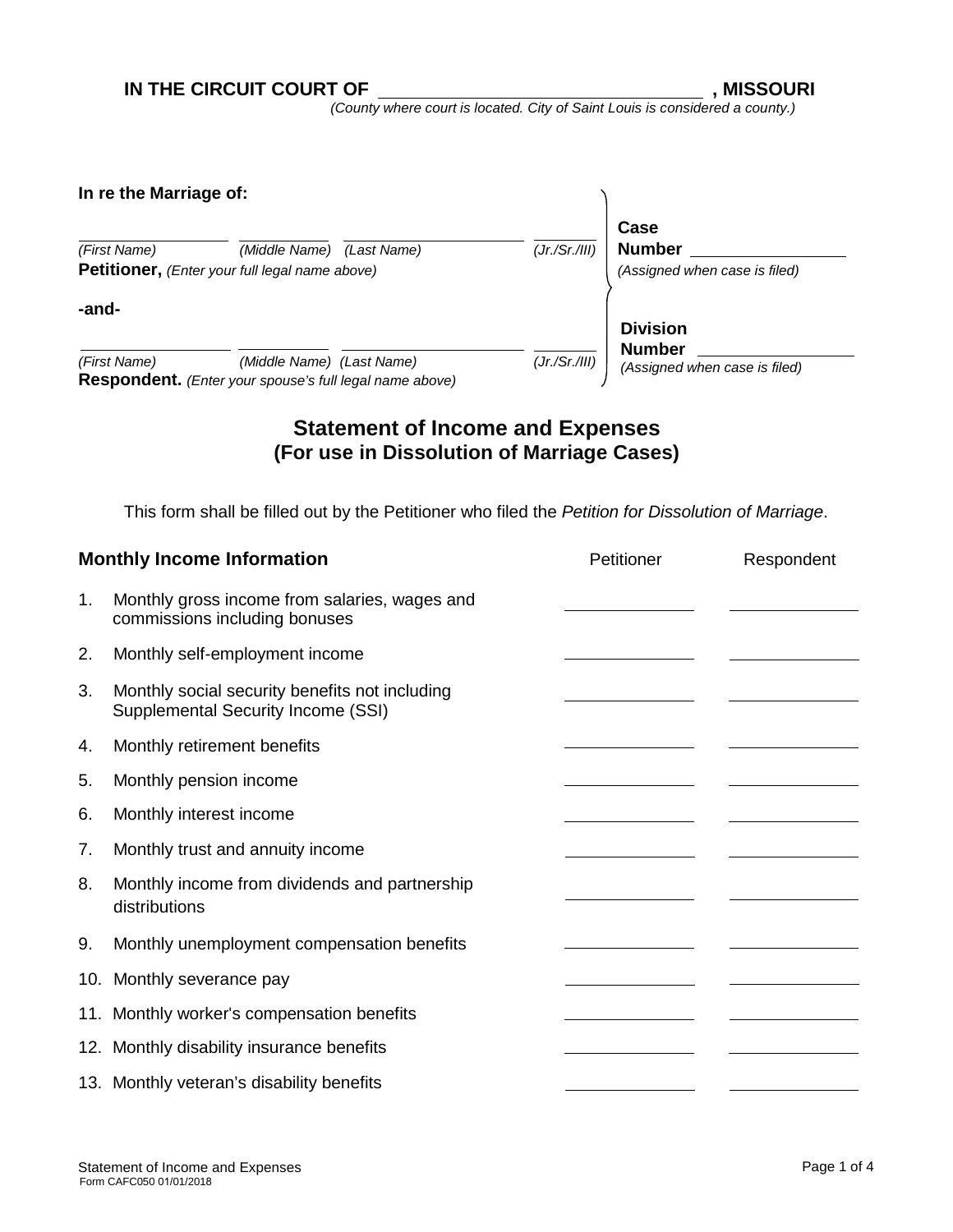| <b>Monthly Income Information (Continued)</b> |                                                                                                                                                                                                                                  | Petitioner | Respondent |
|-----------------------------------------------|----------------------------------------------------------------------------------------------------------------------------------------------------------------------------------------------------------------------------------|------------|------------|
|                                               | 14. Monthly military allowances for subsistence and<br>quarters                                                                                                                                                                  |            |            |
|                                               | 15. Total monthly gross income. Add paragraphs<br>1 through 14. (Form 14 - Line 1)                                                                                                                                               |            |            |
|                                               | 16. Monthly Supplemental Security Income benefits (SSI)                                                                                                                                                                          |            |            |
|                                               | 17. Monthly payments of Temporary Assistance for Needy<br>Families (TANF)                                                                                                                                                        |            |            |
|                                               | 18. Monthly Medicaid benefits                                                                                                                                                                                                    |            |            |
|                                               | 19. Food stamps                                                                                                                                                                                                                  |            |            |
|                                               | 20. Number of unemancipated children who are not the<br>subject of this proceeding that primarily reside with<br>each party (Form $14 -$ Line $2c(1)$ )                                                                          |            |            |
|                                               | Monthly amount of child support received pursuant to a<br>court or administrative order for unemancipated children<br>who are not the subject of this proceeding that primarily<br>reside with each party (Form 14 - Line 2c(3)) |            |            |
|                                               | 21. Monthly maintenance received in this case                                                                                                                                                                                    |            |            |
|                                               | 22. Monthly maintenance received in other cases                                                                                                                                                                                  |            |            |
|                                               | 23. Total monthly court-ordered maintenance received.<br>Add paragraphs 21 and 22. (Form 14 - Line 1a)                                                                                                                           |            |            |
|                                               | <b>Monthly Expense Information</b>                                                                                                                                                                                               |            |            |
|                                               | 24. Monthly court- or administratively-ordered child support<br>being paid for children who are not the subject of this<br>proceeding (Form 14 - Line 2a)                                                                        |            |            |
|                                               | 25. Monthly Maintenance                                                                                                                                                                                                          |            |            |
|                                               | a. Monthly maintenance paid in this case                                                                                                                                                                                         |            |            |
|                                               | Monthly maintenance paid in other cases<br>b.                                                                                                                                                                                    |            |            |
|                                               | Total monthly court-ordered maintenance paid.<br>Add paragraphs 25a and 25b. (Form 14 - Line 2b)                                                                                                                                 |            |            |
|                                               | 26. Reasonable work-related child care costs of each party<br>for the children who are the subject of this proceeding<br>(Form 14 - Line 6a and Line 6b)                                                                         |            |            |
|                                               | 27. Health insurance costs for the children who are the<br>subject of this proceeding (Form 14 - Line 6c)                                                                                                                        |            |            |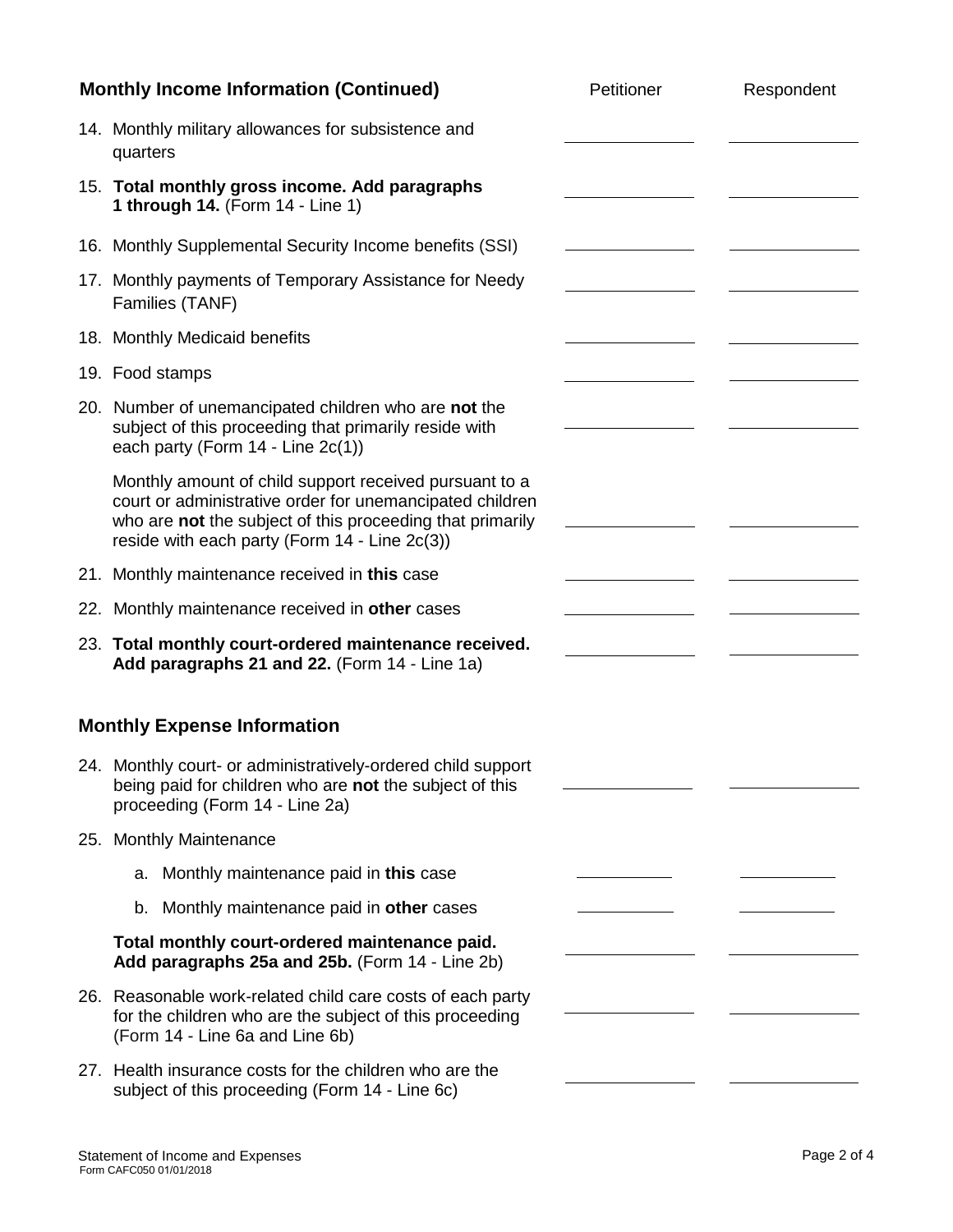| <b>Monthly Expense Information (Continued)</b> |                                                                                                                                                                                                                               | Petitioner | Respondent |
|------------------------------------------------|-------------------------------------------------------------------------------------------------------------------------------------------------------------------------------------------------------------------------------|------------|------------|
|                                                | 28. Uninsured extraordinary medical costs for the children<br>who are the subject of this proceeding (Form 14 - Line 6d)                                                                                                      |            |            |
|                                                | 29. Other extraordinary child rearing costs for the children<br>who are the subject of this proceeding (Form 14 - Line 6e)                                                                                                    |            |            |
|                                                | 30. All other expenses of each person (Include housing<br>costs, utilities, transportation costs, food, clothing, loan<br>payments, charitable contributions, entertainment,<br>insurance other than listed on line 27, etc.) |            |            |
|                                                | 31. Total monthly expenses. Add paragraphs 24<br>through 30. (Do not include 25a and 25b. Use the<br>total amounts from 25.)                                                                                                  |            |            |